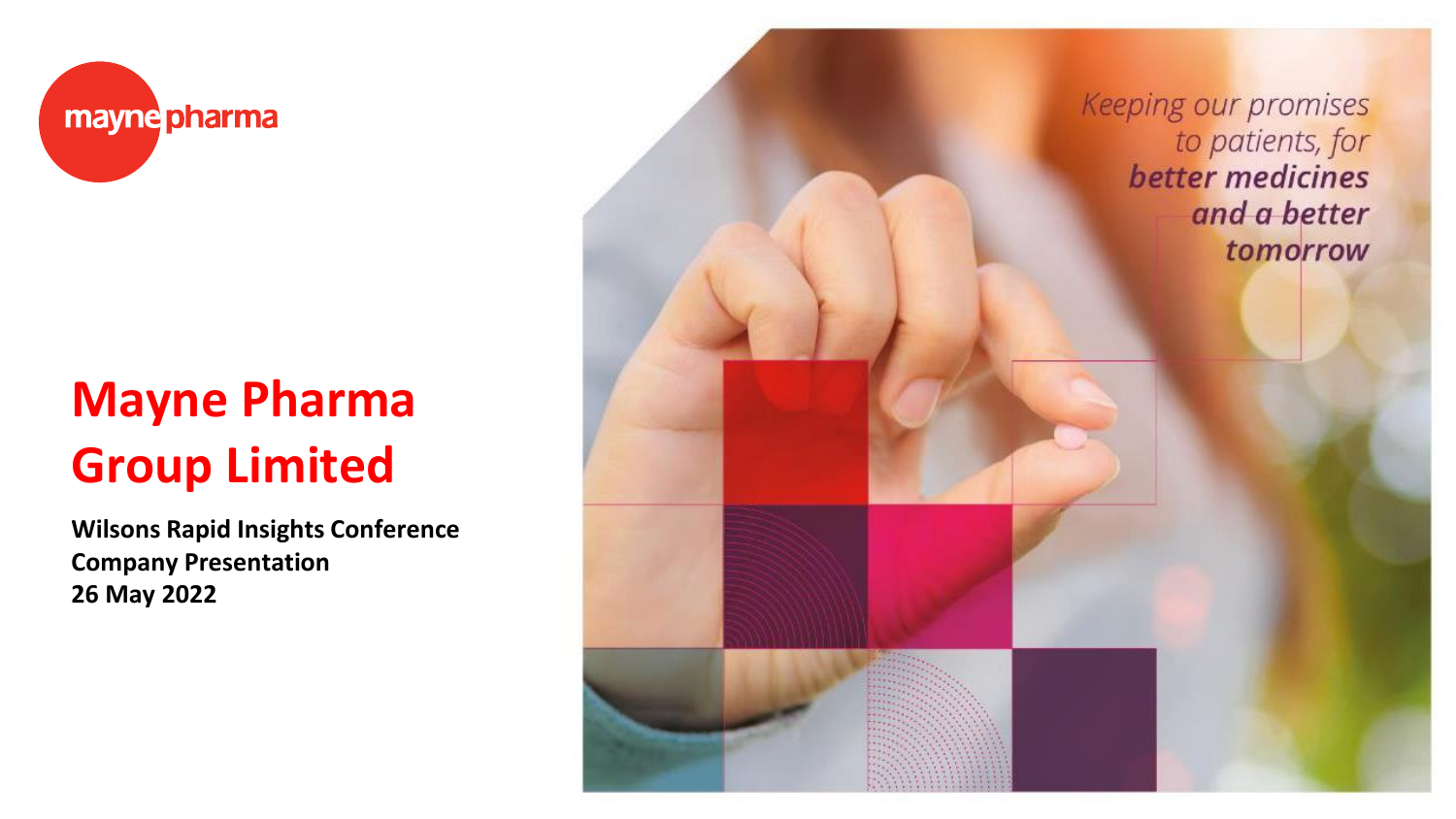

### **Company overview**

#### **Company Overview**

- Diversified pharma with novel brands, established brands, generics and contract services
- Transformational opportunity with NEXTSTELLIS<sup>®</sup> oral contraceptive
- Dermatology go-to-market approach attracting high quality pharma partners
- Highly valued US pure play CDMO business with double digit track record of growth
- \$1.5b of assets across operations
- Multiple options for near term value creation

#### **1HFY22 reported gross profit**



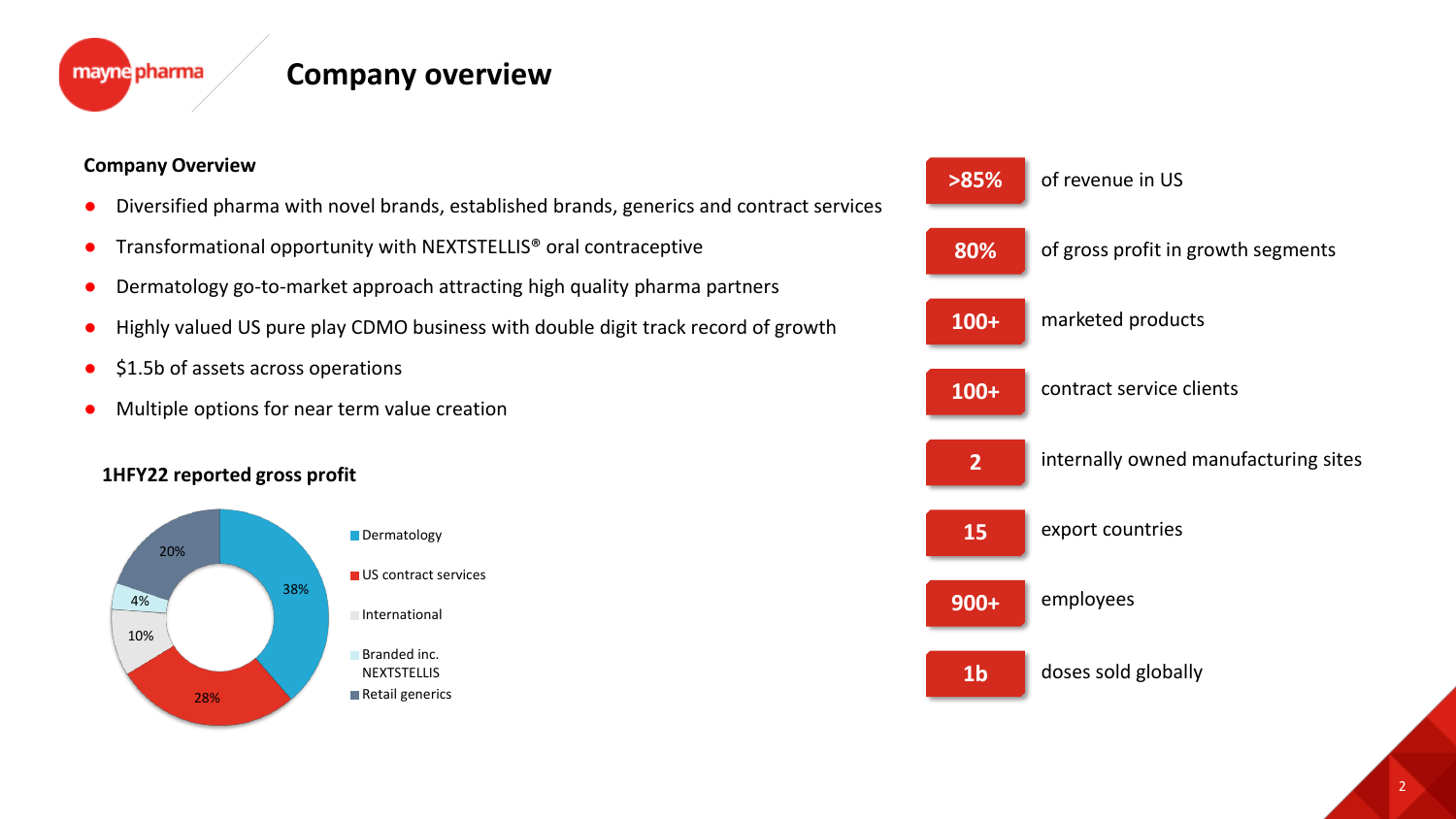### **US pharma market themes / challenges**

#### **Consumers**

- Rising costs / high out of pocket costs / coinsurance / cash
- Quality of insurance coverage decreasing
- Missed diagnosis visits due to COVID reducing prescription utilisation

#### **Generic Manufacturers**

- Generic price deflation
- Portfolio optimisation (shrink to grow)
- Rising costs as profit shifts downstream
- Supply chain integrity
- Less concentrated market (40+ more generic companies than 5 years ago)

#### **Brand manufacturers**

- Price increase backlash
- Becoming more specialised
- Orphan drugs
- Copay accumulators

#### **Wholesalers**

- Contract negotiations
- Generic price deflation / slow brand inflation
- Purchasing alliances

#### **Pharmacies**

- Reimbursement
- Access to specialty drugs
- Growth in alternate channels ie. Amazon, digital pharmacies
- Growth in cash paying customers

#### **Payers**

- Managing specialty drug costs
- Rising oncology costs
- Formulary blocks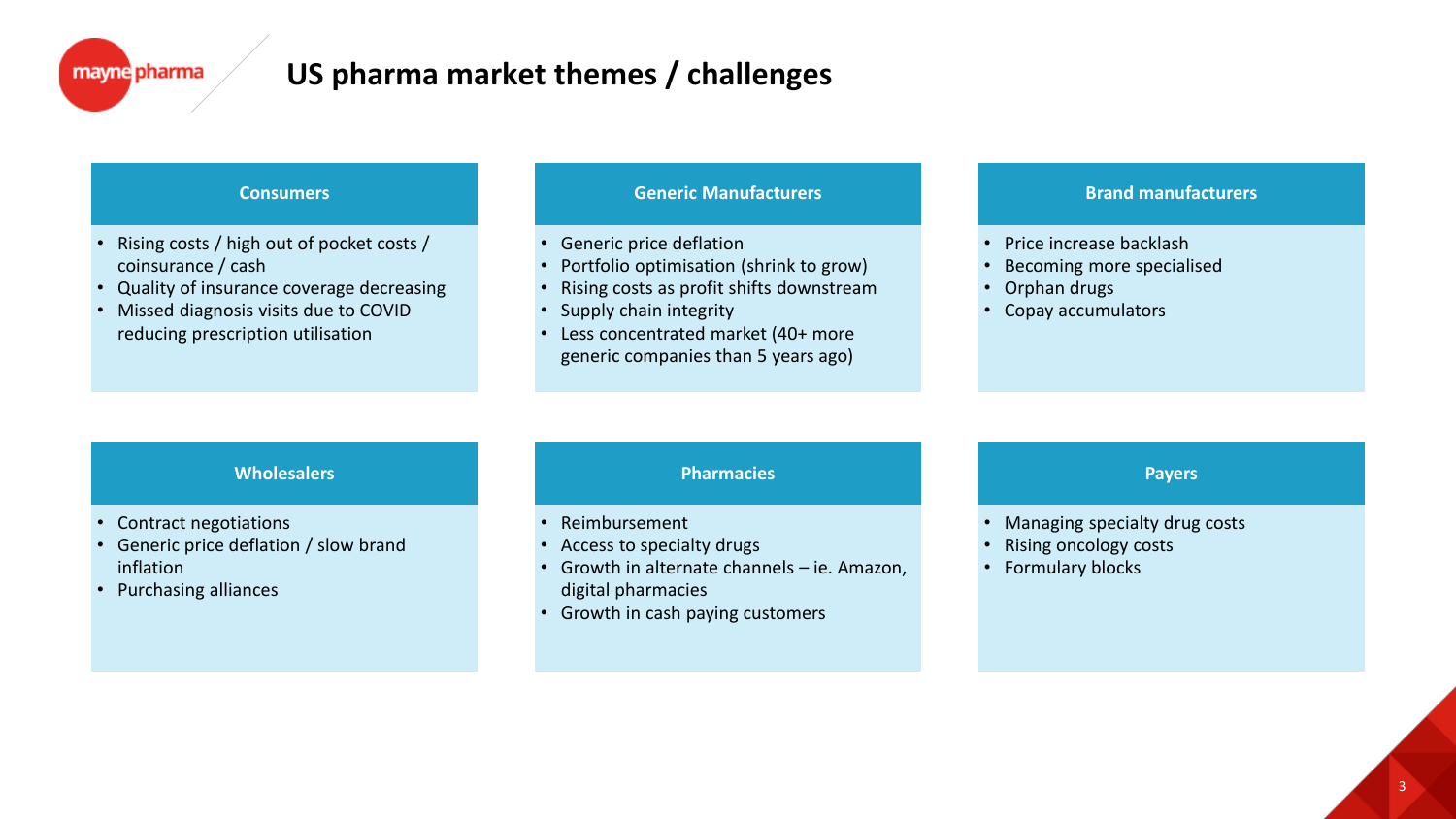

### **Global CDMO market is large and growing rapidly**

### **Global CDMO market size (US\$b) Example 2022 Finished dosage CMO (2022)**



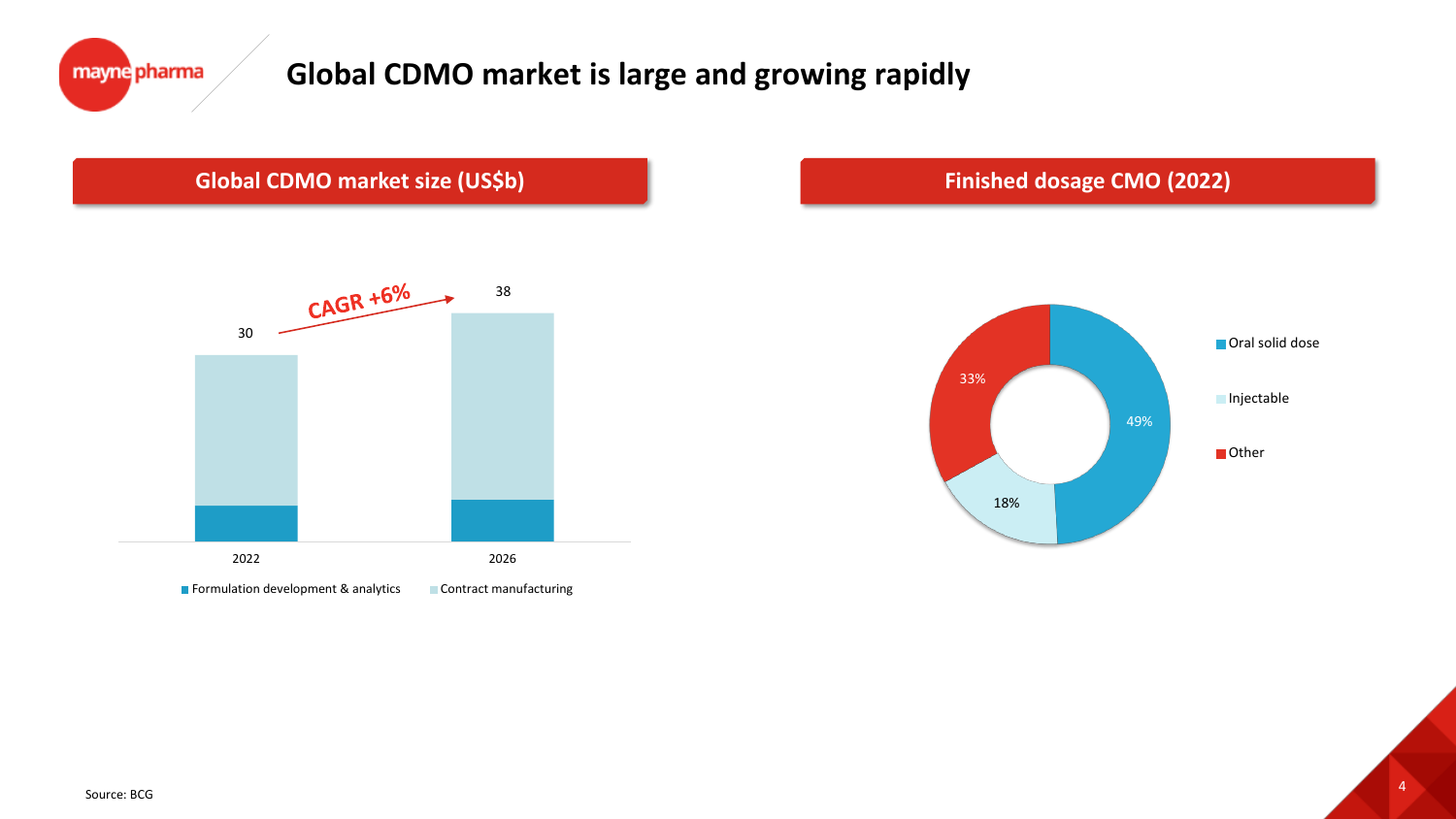### **Five strategic priorities to drive shareholder value**



**1. Successfully commercialise NEXTSTELLIS® in the US**



**2. Drive growth of dermatology in established and alternate channels**



**3. Accelerate US Contract Service platform investing in broader capabilities and additional capacity** 



**4. International growth through pipeline and capacity expansion**



**5. Corporate initiatives to accelerate transformation**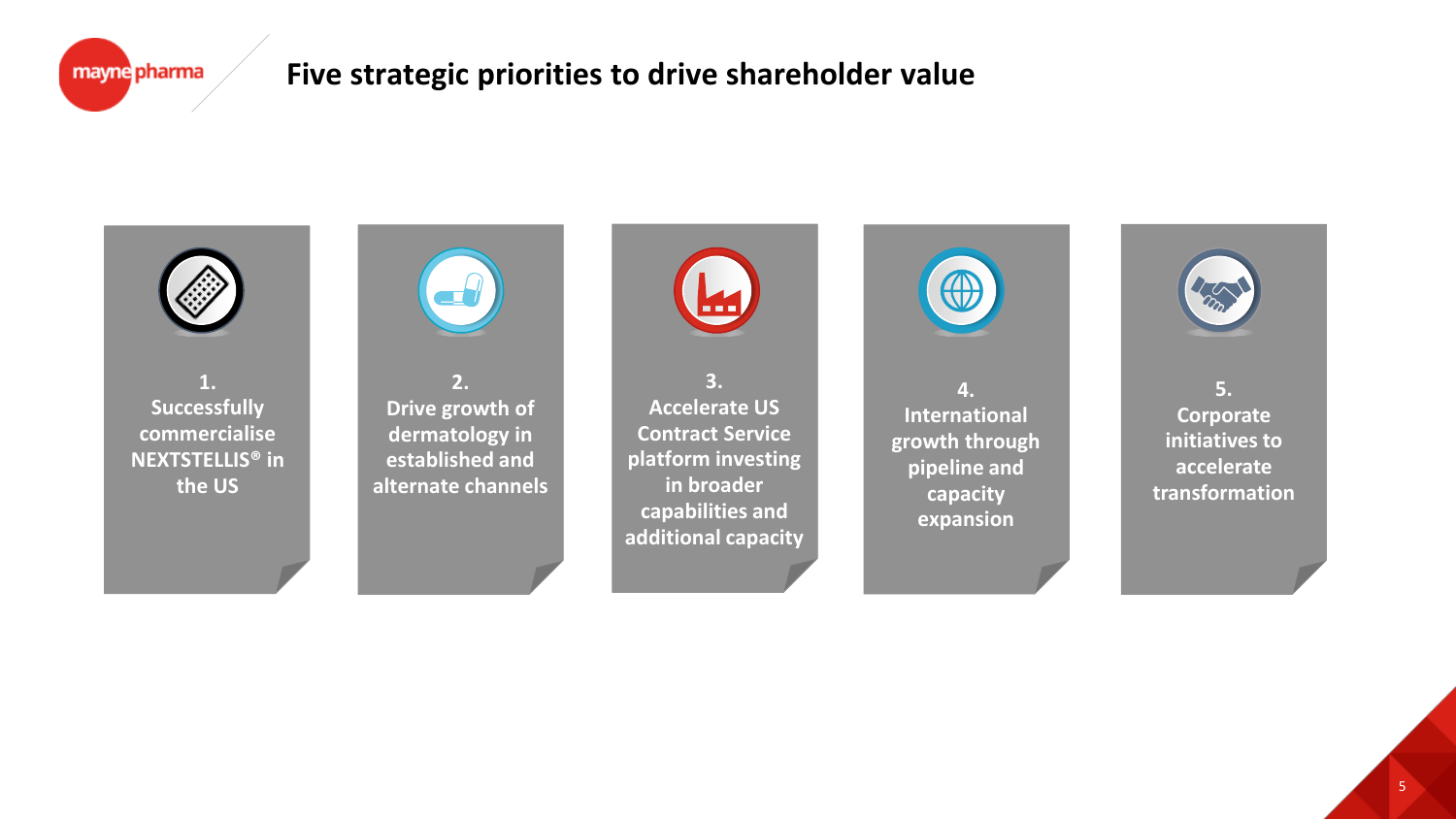| mayne pharma                               | <b>NEXTSTELLIS<sup>®</sup> oral contraceptive US highlights</b>                                                                                                                                                                                                                                                                                                                                                                                                                  |
|--------------------------------------------|----------------------------------------------------------------------------------------------------------------------------------------------------------------------------------------------------------------------------------------------------------------------------------------------------------------------------------------------------------------------------------------------------------------------------------------------------------------------------------|
| <b>Product</b><br>performance <sup>1</sup> | 20,000 cycles in 3QFY22 up 90% from 2QFY22 and 9,400 cycles in April 2022<br>$\bullet$<br>3,400 NEXTSTELLIS new writers since launch; averaging 100 new writers / week and nearing 1,000 writers on a<br>weekly basis<br>Productivity / writer is increasing with top decile writers averaging 16 cycles / quarter<br>$\bullet$                                                                                                                                                  |
| <b>Market access</b>                       | Commercial coverage <sup>2</sup> : 71% formulary access, 55% unrestricted<br>Medicaid: 99.6% formulary access, 37% unrestricted<br>Commercial abandonment rate reduced from >55% in July 2021 to 20% in March 2022 <sup>1</sup>                                                                                                                                                                                                                                                  |
| <b>HCP and patient</b><br>engagement       | 125,000 interactions with healthcare professionals (HCPs) including 10,000 education lunches<br>85 speaker events with 1,200 attendees since launch<br>Amongst target HCPs NEXTSTELLIS® aided awareness is ~79% (versus 68% in August 2021) and unaided<br>awareness is 31% (versus 15% in August 2021) <sup>3</sup><br>35% of target prescribers now writing NEXTSTELLIS® and ~50% of top decile prescribers writing NEXTSTELLIS®<br>Consumer campaign launching over US summer |

1. IQVIA and internal pharmacy partners 2. Reported by MMIT 3. NEXTSTELLIS® ATU study results February 2022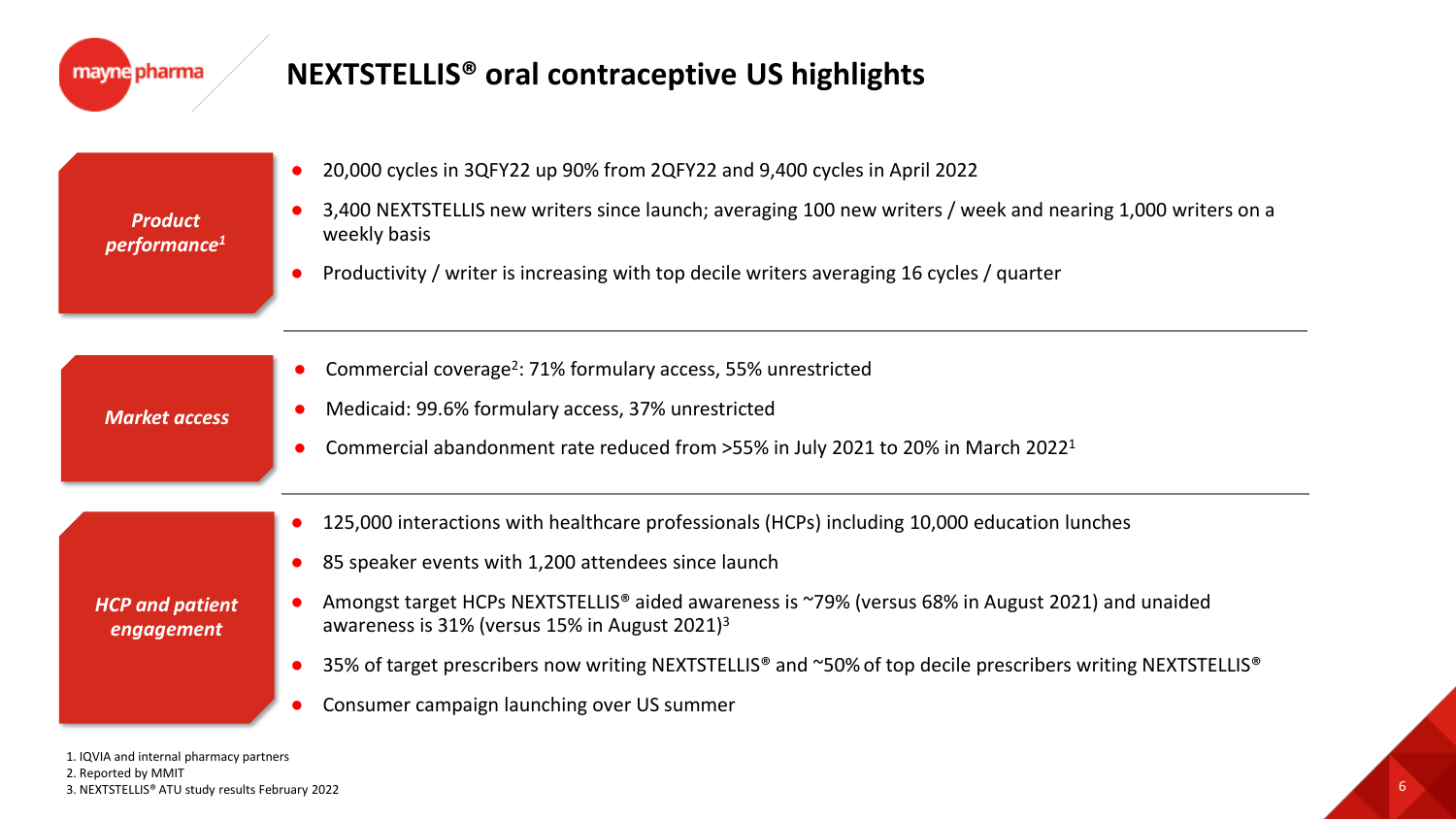

### **NEXTSTELLIS® US key performance metrics**

#### **Cumulative new writers**



|                       | <b>1QFY22</b> | <b>2QFY22</b> | <b>3QFY22</b> | <b>Change</b><br>3QFY22 v<br><b>2QFY22</b> |
|-----------------------|---------------|---------------|---------------|--------------------------------------------|
| New writers           | 627           | 1,053         | 1,256         | 19%                                        |
| <b>NR<sub>x</sub></b> | 1,060         | 3,750         | 6,100         | 63%                                        |
| <b>TRx</b>            | 1,289         | 6,002         | 11,235        | 87%                                        |
| Cycles                | 2,365         | 10,268        | 19,652        | 91%                                        |

#### **>85% of HCPs who wrote NEXTSTELLIS in 1HFY22 have returned in 2HFY22**

Source: IQVIA rapid weekly and internal pharmacy partners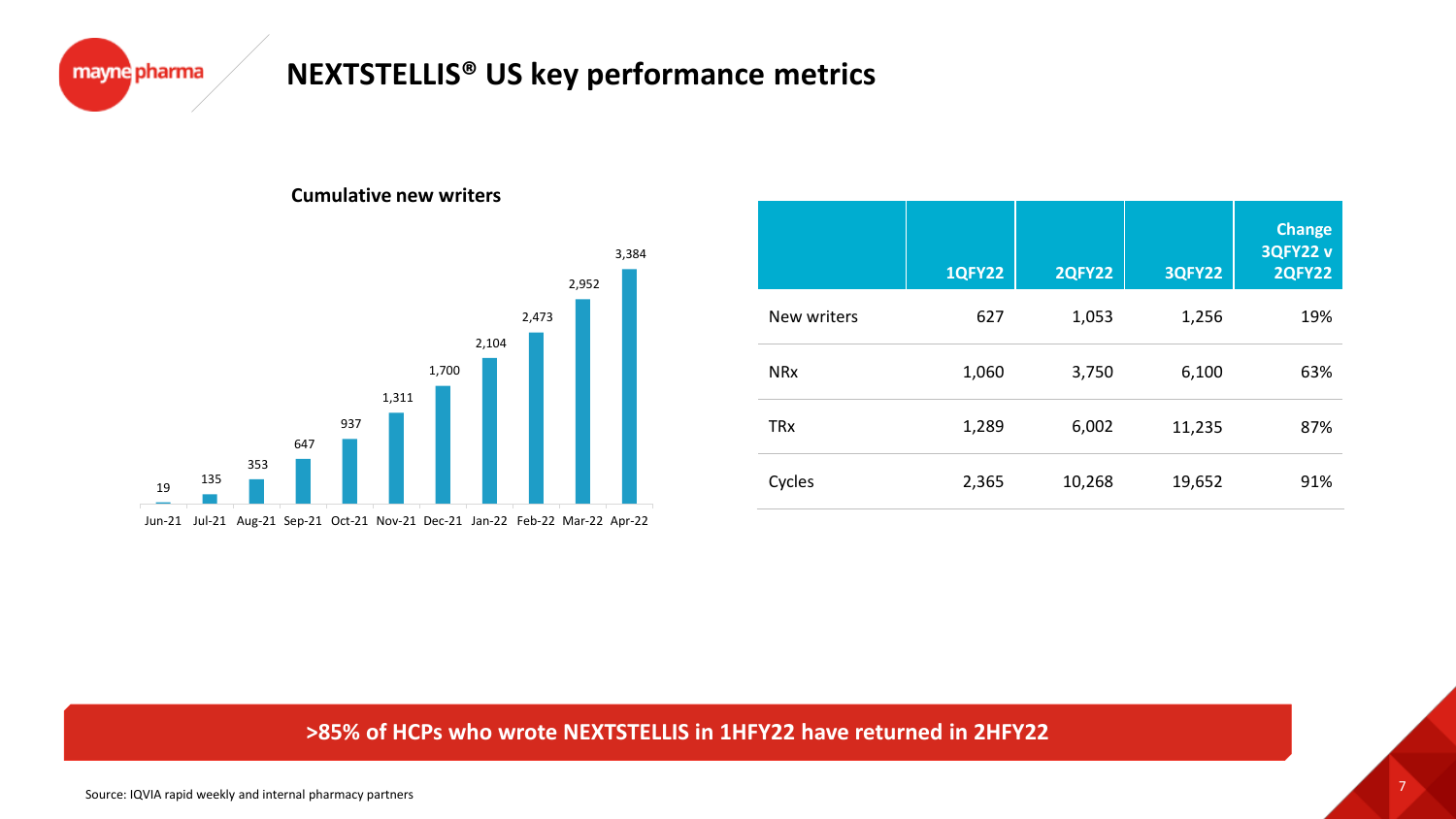

### **NEXTSTELLIS® US prescriptions trending favourably**





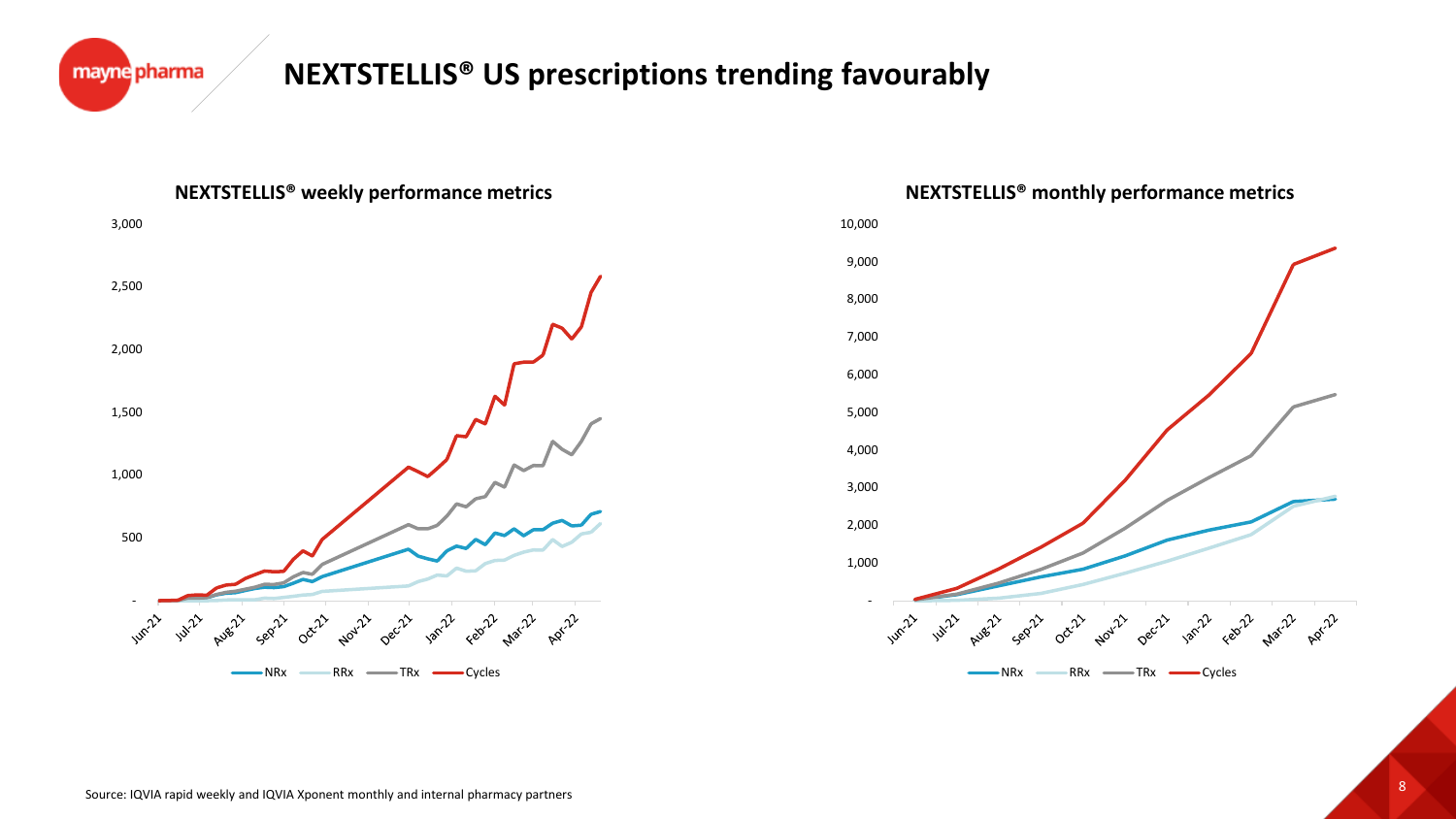

#### **Dermatology prescriptions (weekly TRx)**



#### **Recent dermatology launches (TRx)**



mayne pharma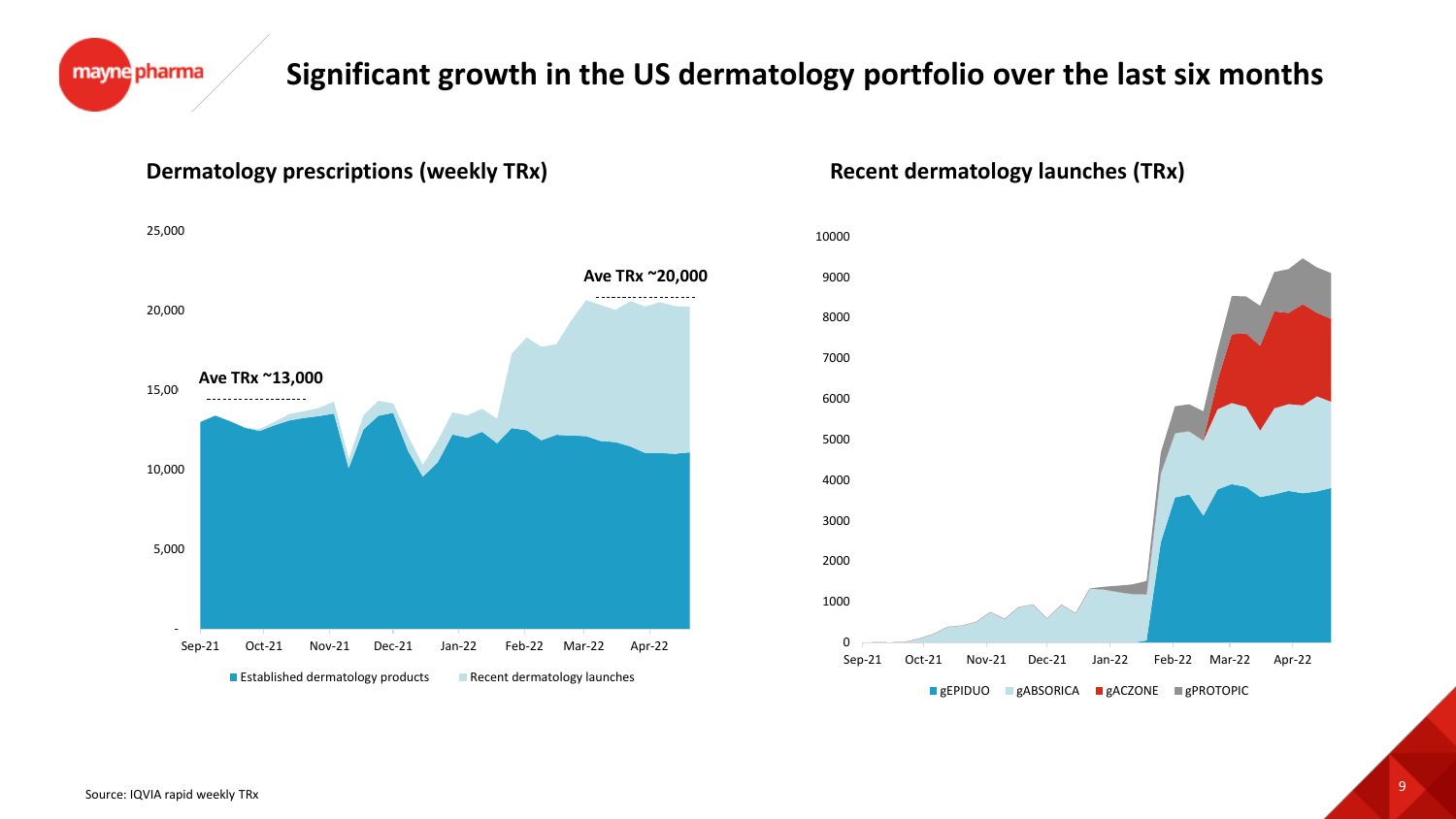### **Strong commercial share of key US dermatology product markets**

| <b>Product</b>                                           | <b>Launched</b> | <b>IQVIA</b><br>market size<br><b>US\$m</b><br><b>Mar 2022</b> | <b>Number of</b><br>Gx<br>competitors<br>marketed <sup>1</sup> | <b>Product unit</b><br>market share<br>6 May 2022 <sup>2</sup> | <b>Change in</b><br>product unit<br>market share<br>in CY22 <sup>2</sup> |
|----------------------------------------------------------|-----------------|----------------------------------------------------------------|----------------------------------------------------------------|----------------------------------------------------------------|--------------------------------------------------------------------------|
| Generic EPIDUO® FORTE<br>(adapalene/benzoyl<br>peroxide) | Feb-22          | 210                                                            | 2                                                              | 56%                                                            | +56%                                                                     |
| Generic ACZONE <sup>®</sup><br>(dapsone)                 | Feb-22          | 95                                                             | $\overline{2}$                                                 | 33%                                                            | $+33%$                                                                   |
| Generic PROTOPIC <sup>®</sup><br>(tacrolimus)            | $Jan-22$        | 70                                                             | $\overline{4}$                                                 | 6%                                                             | $+6%$                                                                    |
| Generic ABSORICA®<br>(isotretinoin)                      | $Sep-21$        | 140                                                            | 3                                                              | 45%                                                            | $+18%$                                                                   |
| Generic TAZORAC <sup>®</sup><br>(tazarotene)             | $Sep-21$        | 15                                                             | 3                                                              | 12%                                                            | $+12%$                                                                   |
| Generic DORYX <sup>®</sup><br>(doxycycline hyclate)      | Jul-13          | 15                                                             | 3                                                              | 61%                                                            | $-1\%$                                                                   |

**ABSORICA® (isotretinoin) TRx by competitor**





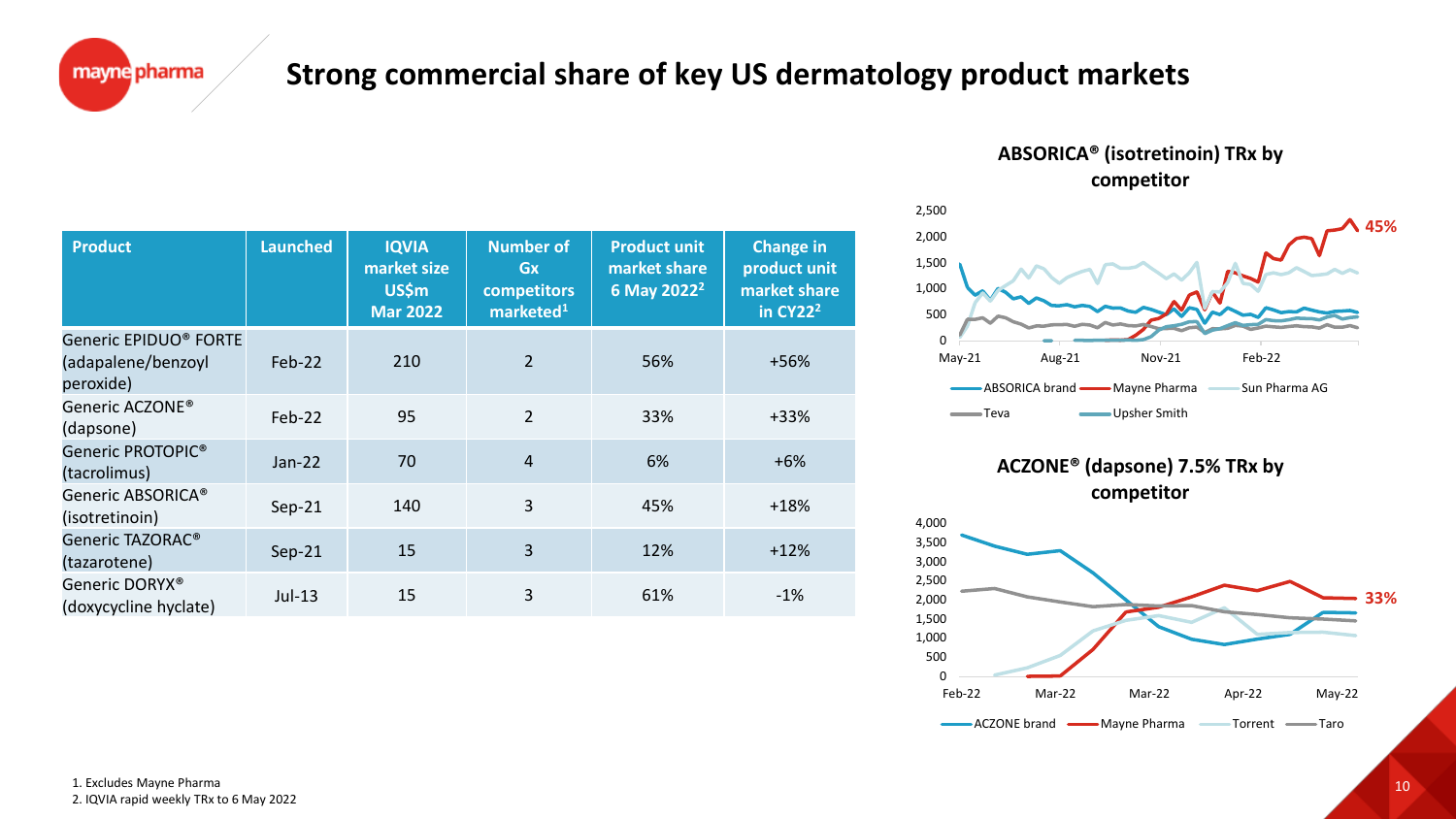

### **Upcoming US generic pipeline launches**

### **gNUVARING® (etonogestrel / ethinyl estradiol)**

- Highly complex, drug device combination that requires specialised testing procedures / equipment
- US\$610m IQVIA market $1$
- FDA target action date in 1QFY23
- 2 independent generics approved and launched
- Manufactured by Mithra, in Belgium
- Target launch 1HFY23

### **gCARDIZEM® SR (diltiazem)**

- Complex extended-release formulation using specialised drug coating technology
- $\bullet$  US\$45m IQVIA market<sup>1</sup>
- Approved by FDA in May 2022
- 2 independent generics approved and launched
- Market volumes grew 13% CAGR last two years
- Manufactured by Mayne Pharma in Salisbury, SA
- Target launch 1HFY23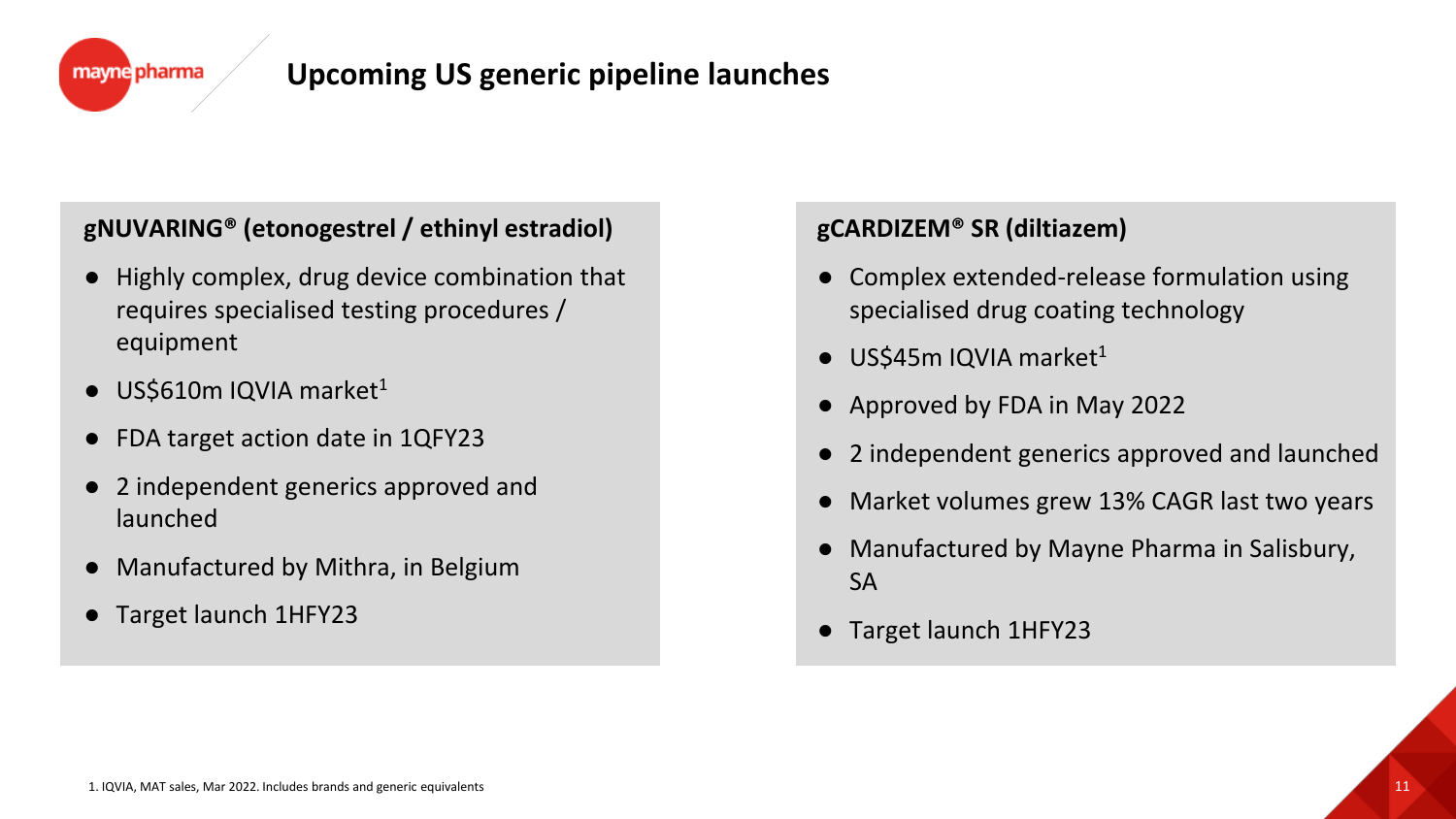

### **Metrics Contract Services is a leading novel potent oral solid dose CDMO**

- State-of-the-art 333,000 ft<sup>2</sup> facility in Greenville, North Carolina under a single FDA registration - US\$140m invested since 2015
- 25+ years of history with outstanding compliance and quality track record
- 440 employees
- 90+ active customers
- 68 ongoing novel pharma development projects
- 5 NDAs approved since 2018 with 2 additional under FDA review
- Participates in growing CDMO market growing at  $+6\%$ per annum
- High potency and small batch capabilities in high demand due to growth of oncology and rare disease therapeutic areas

**MCS historical sales and EBITDA (US\$m)1**

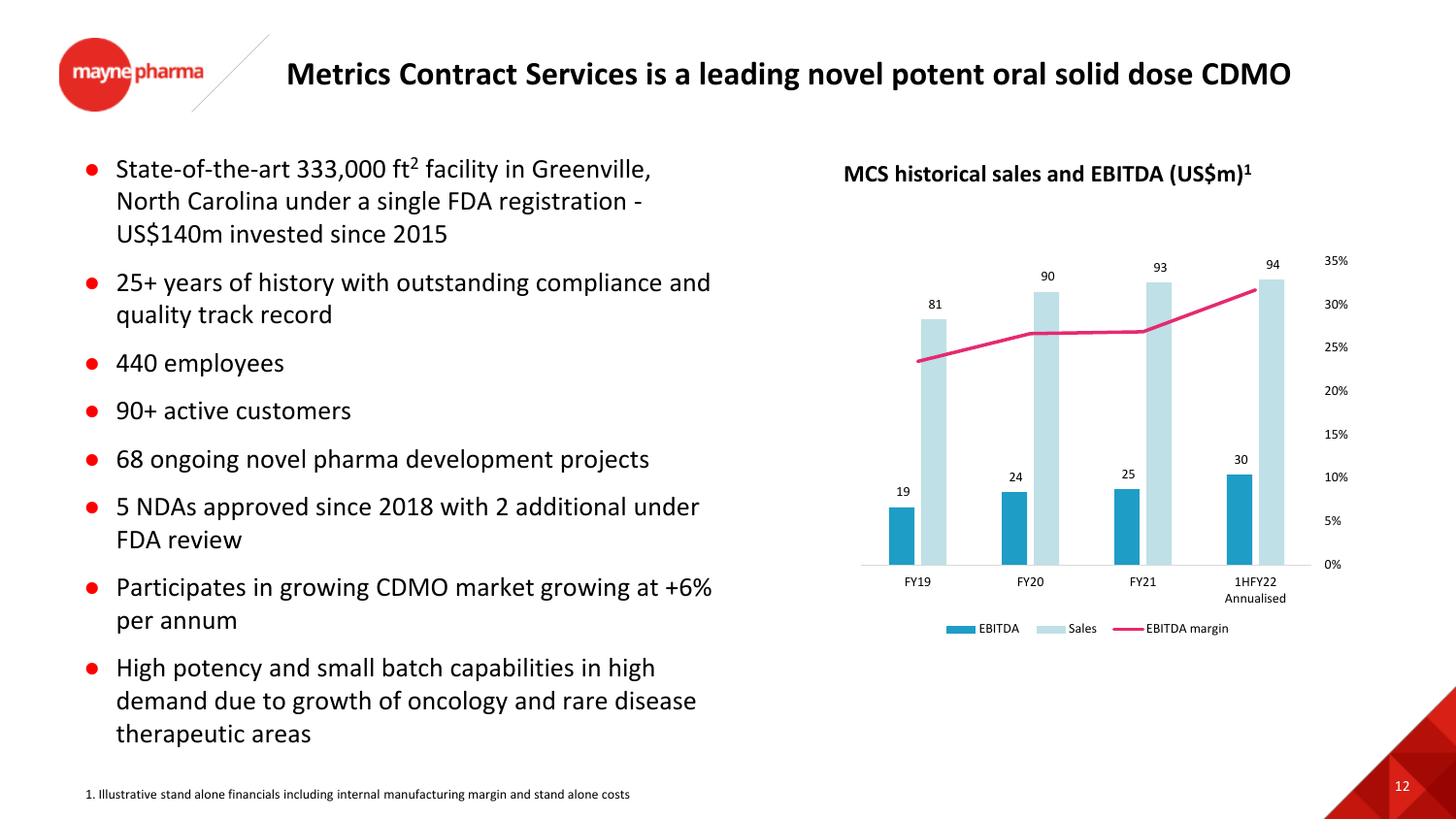### **Investing for growth – Salisbury, SA expansion**

- Mayne Pharma awarded \$4.8m to modernise the Salisbury plant to support global supply of advanced pharmaceuticals under Federal Government's Modern Manufacturing Initiative (MMI)
- New equipment to expand capability and capacity:
	- High speed encapsulator
	- High speed blister and cartoning line
	- High speed bottle filling line
	- Integrated end-of-line serialisation equipment to support US and EU markets
	- Additional vault to handle controlled substances
	- New production rooms to house additional equipment
- New equipment  $>3x$  faster than current equipment
- $KADIAN^{\circ}/KAPANOL^{\circ}$  volume expected to double to support Opioid Substitution Therapy in Canada and Europe

#### **Select new equipment**





High Speed Blister and Cartoning Line

High Speed Encapsulator

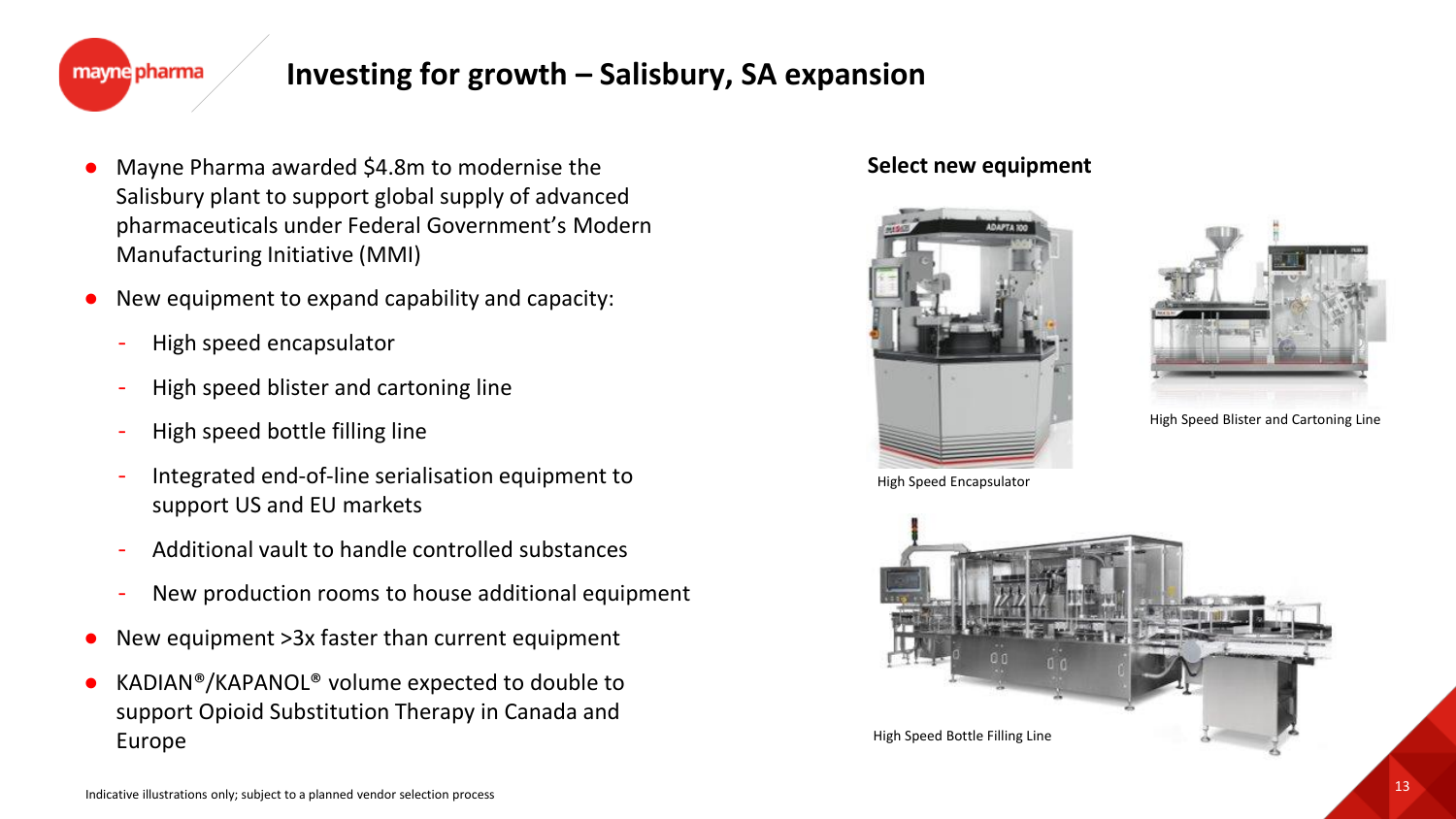### **Imminent launch of NEXTSTELLIS® in Australia**

- TGA approval in November 2021
- Target launch in 1QFY23
- Australian contraceptive market size A\$122m
- Combined oral contraceptives (COCs) A\$60m
- Promotion by an expanded national GP/specialist sales team
- Will have active sample program
- 5 years of marketing exclusivity in Australia with potential further patent protection

*Introducing NEXTSTELLIS® A new low impact\* estrogen (E4) combined with a proven progestin (drospirenone)*



\*Based on its selectivity, potency, pharmacokinetics, mechanism of action and impact on the liver. Source: IQVIA MAT Sales, December 2021